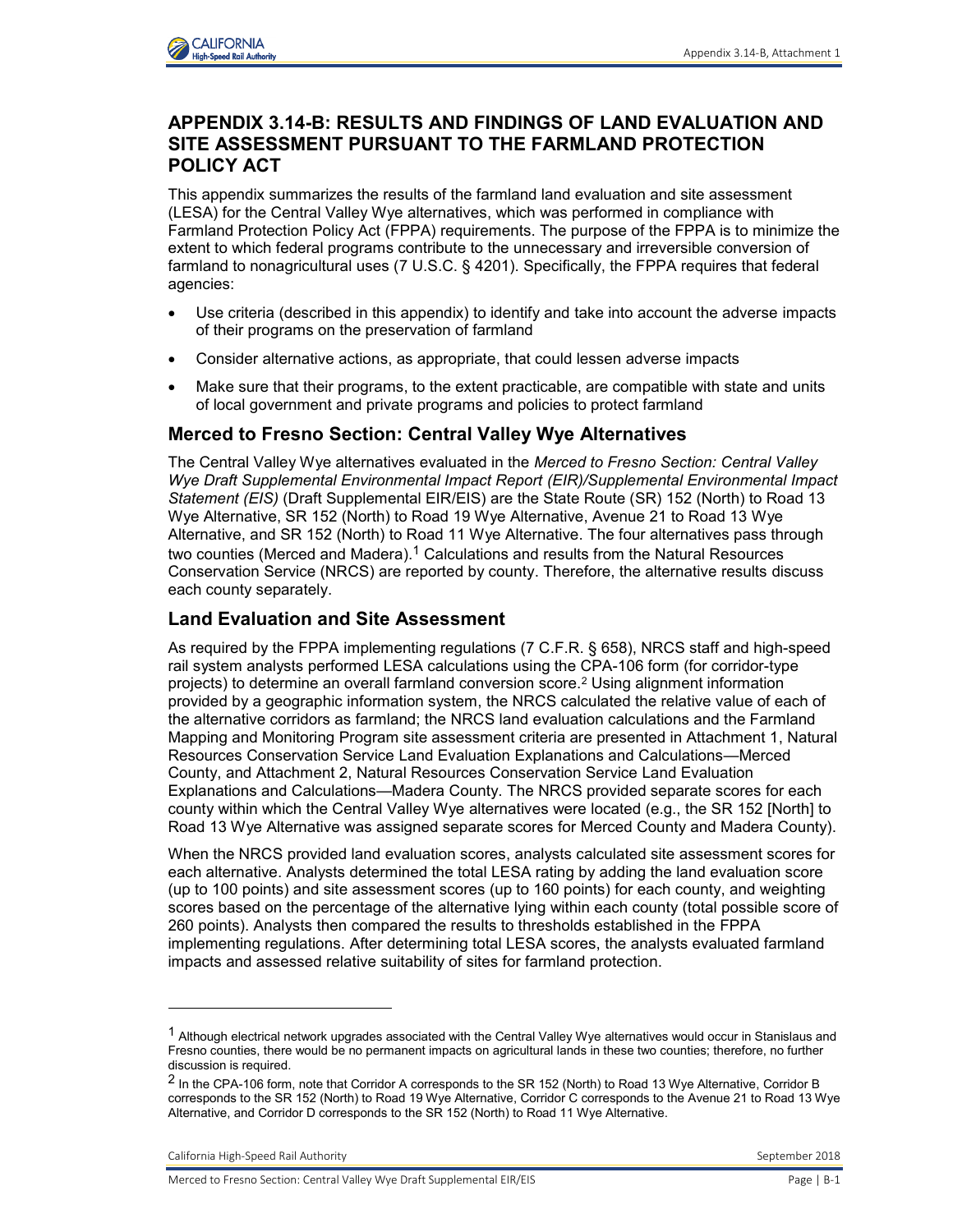The U.S. Department of Agriculture recommends the following:

- 1. Sites with the highest combined scores be regarded as most suitable for protection and the sites with the lowest scores as least suitable for protection.
- 2. Sites receiving a total score of less than 160 points not be given further consideration for protection and no additional sites need to be evaluated.
- 3. Sites receiving scores totaling 160 points or more be given increasingly higher levels of consideration for protection.
- 4. When making decisions on proposed actions for sites receiving scores totaling 160 or more points, the following should be considered:
	- a. Use of land that is not farmland or use of existing structures
	- b. Alternative sites, locations, and designs that would serve the proposed purpose, but would convert either fewer acres of farmland or other farmland that has a lower relative value
	- c. Special siting requirements of the proposed project and the extent to which an alternative site fails to satisfy the special siting requirements as well as the originally selected site

# **Farmland Conversion Impacts Results**

Table 1 provides land evaluation, site assessment scores, and total LESA scores for the alternatives (analyzed according to the portions of the alternatives in each county). All four alternatives in Merced County had a total LESA score of less than 160 points, while two alternatives in Madera County had total LESA scores equal to or greater than 160 points.

#### **Table 1 Land Evaluation and Site Assessment Table Scores for the Central Valley Wye Alternatives**

| <b>Alternative</b>            | <b>Land Evaluation</b><br><b>Information Criterion</b><br><b>Relative Value of</b><br><b>Farmland to be Converted</b><br>or Otherwise Affected | <b>Total Corridor</b><br><b>Assessment</b><br><b>Points</b> | <b>Total Points</b> |
|-------------------------------|------------------------------------------------------------------------------------------------------------------------------------------------|-------------------------------------------------------------|---------------------|
| <b>Merced County</b>          |                                                                                                                                                |                                                             |                     |
| SR 152 (North) to Road 13 Wye | 45                                                                                                                                             | 97                                                          | 142                 |
| SR 152 (North) to Road 19 Wye | 49                                                                                                                                             | 98                                                          | 147                 |
| Avenue 21 to Road 13 Wye      | 43                                                                                                                                             | 95                                                          | 138                 |
| SR 152 (North) to Road 11 Wye | 47                                                                                                                                             | 99                                                          | 146                 |
| <b>Madera County</b>          |                                                                                                                                                |                                                             |                     |
| SR 152 (North) to Road 13 Wye | 65                                                                                                                                             | 94                                                          | 159                 |
| SR 152 (North) to Road 19 Wye | 67                                                                                                                                             | 94                                                          | 161                 |
| Avenue 21 to Road 13 Wye      | 68                                                                                                                                             | 94                                                          | 162                 |
| SR 152 (North) to Road 11 Wye | 65                                                                                                                                             | 94                                                          | 159                 |

*Source: NRCS-CPA-106 forms for Merced County (Attachment 1) and Madera County (Attachment 2)* (Natural Resources Conservation Service 2016).

The SR 152 (North) to Road 13 Wye Alternative is Corridor A on the NRCS-CPA-106, the SR 152 (North) to Road 19 Wye Alternative is Corridor B on the NRCS-CPA-106, the Avenue 21 to Road 13 Wye Alternative is Corridor C on the NRCS-CPA-106 form, and the SR 152 (North) to Road 11 Wye Alternative is Corridor D on the NRCS-CPA-106.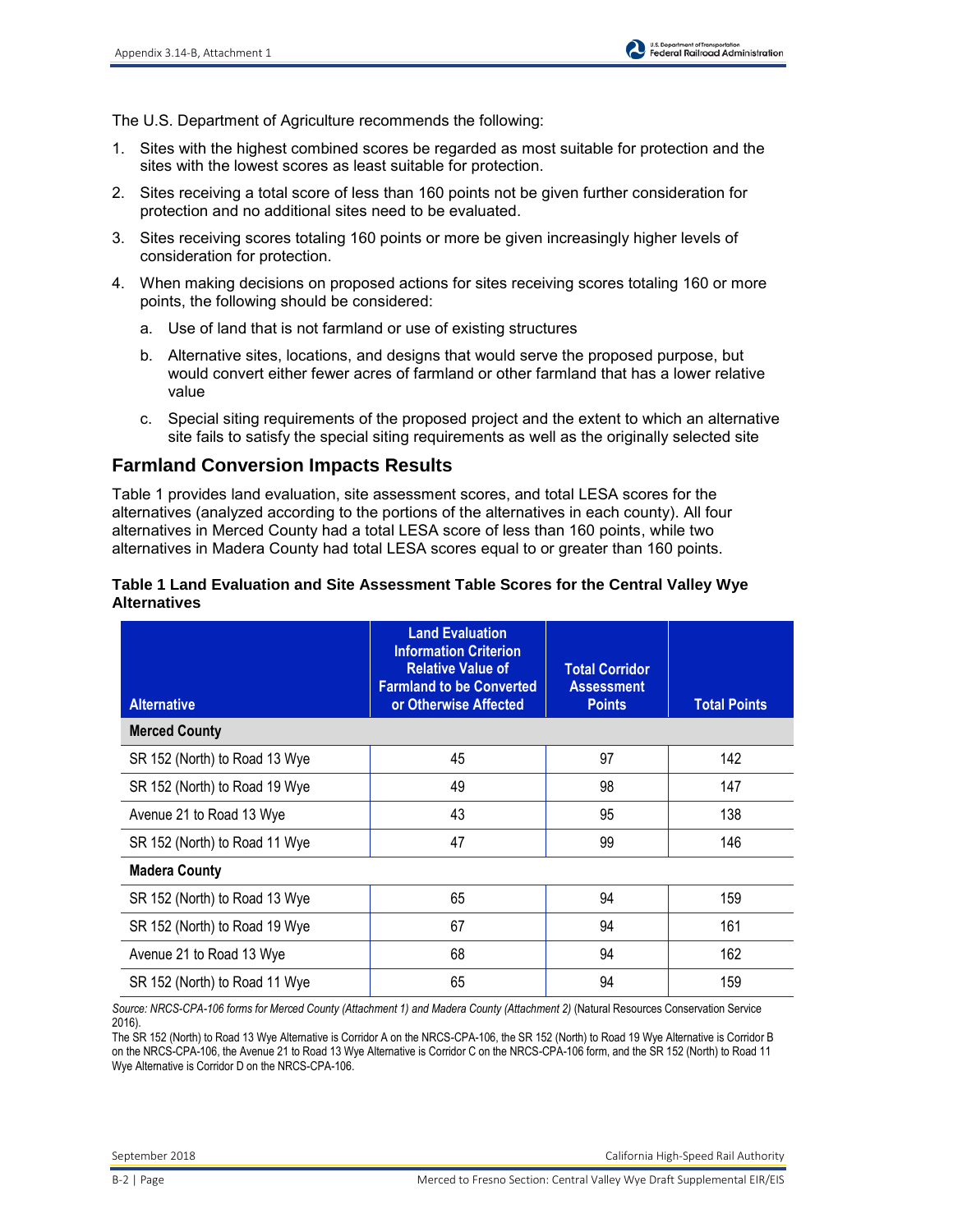

### **Findings**

The FPPA does not mandate that a federal agency make a specific decision based on LESA ratings, but provides suitability guidance for protection of farmland from conversion to nonagricultural uses. Based on FPPA guidance, the SR 152 (North) to Road 13 Wye and SR 152 (North) to Road 11 Wye Alternatives both received scores below 160 in Merced and Madera counties and would have the lowest impacts.

- 1. The Central Valley is primarily devoted to agricultural land uses and is dominated by soils that are well suited for crop production. Therefore, impacts on agricultural lands from the Central Valley Wye alternatives cannot be completely avoided, although impacts have been avoided and minimized to the extent feasible. Section 3.14, Agricultural Farmland, proposes impact avoidance and minimization features to reduce potential impacts on agricultural resources, including administering a farmland consolidation program to facilitate the sale of parcels severed by construction of the Central Valley Wye alternatives to neighboring landowners to provide for continued agricultural use. In addition, the Authority has proposed a mitigation measure to fund the California Department of Conservation Farmland Conservancy Program's work to identify suitable agricultural land for mitigation of impacts and to fund the purchase of agricultural conservation easements from willing sellers.
- 2. The two program EIR/EISs for the high-speed rail system—the *Final Program EIR/EIS for the Proposed California High-Speed Train System* (Authority and FRA 2005) and the *San Francisco Bay Area (Bay Area) to Central Valley High-Speed Train Final Program EIR/EIS* (Authority and FRA 2008)—and two partially revised and recirculated versions of the Bay Area to Central Valley Program EIR, the *2010 Bay Area to Central Valley High-Speed Train Revised Final Program EIR* (Authority and FRA 2010) and the *2012 Bay Area to Central Valley High-Speed Train Partially Revised Final Program EIR* (Bay Area to Central Valley Revised Program EIR) (Authority 2012) are collectively referred to as the Program EIR/EIS documents. The Program EIR/EIS documents recognized the potential for impacts on agricultural resources, and some possible alternatives were rejected during the programmatic review because of the extent of impacts on agriculture. Recognizing the need to protect important agricultural resources to the extent possible, the alternatives would follow existing road and railway alignments to the extent feasible.
- 3. Siting requirements for the high-speed rail system established in the Bay Area to Central Valley Revised Program EIR included a wye between Merced and Fresno and the San Francisco Bay Area (Authority 2012). Following the completion of the decisionmaking process, the decisionmaking agency is requested to return a copy of the farmland conversion calculations to the NRCS for recordkeeping purposes. The Federal Railroad Administration, as the federal decisionmaking agency for the alternatives, is expected to complete the FPPA reporting process, following posting of the Record of Decision.

California High-Speed Rail Authority **September 2018** September 2018